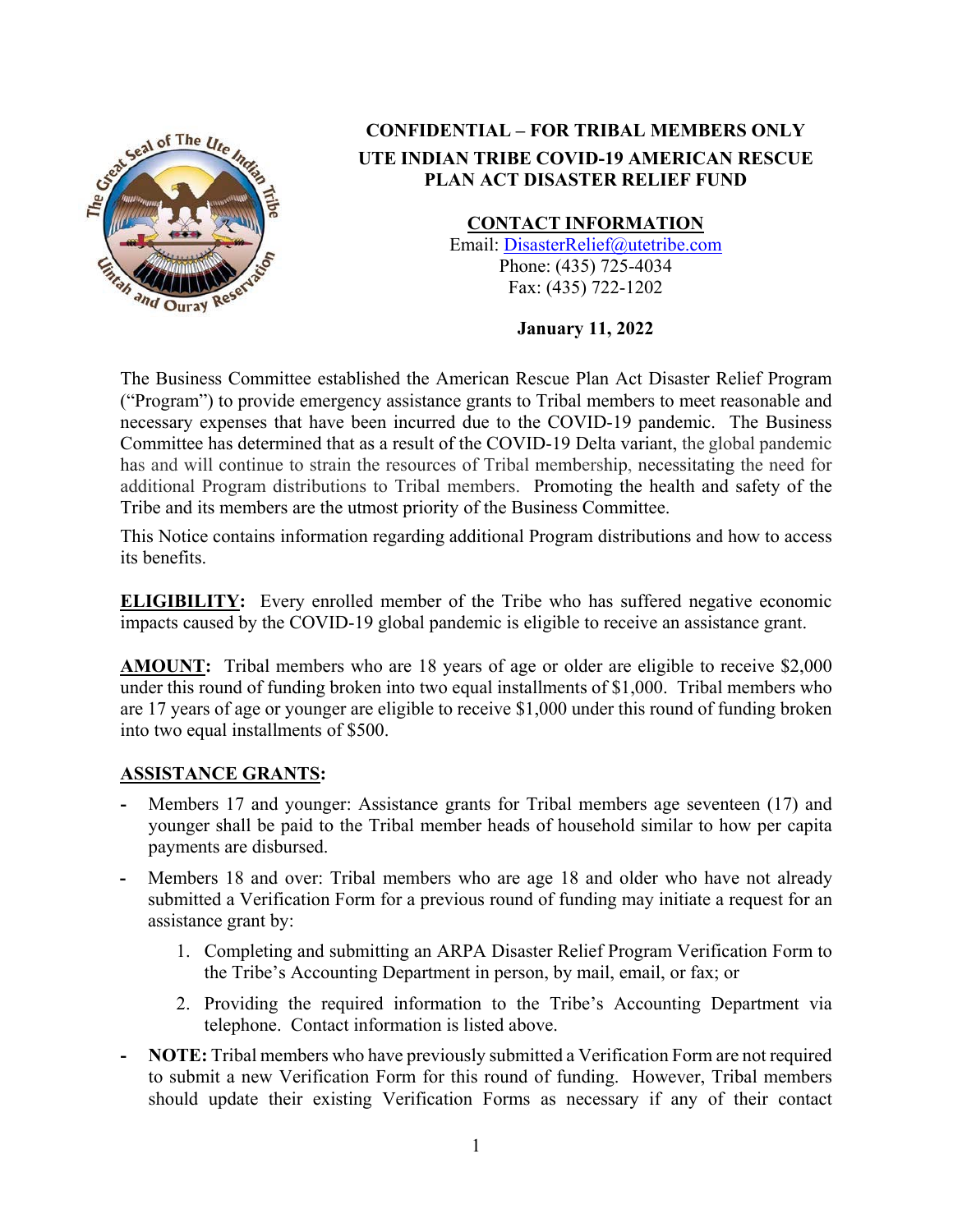information or circumstances have changed.

**RECEIVING ASSISTANCE GRANTS:** To maintain best practices to avoid the spread of COVID-19, assistance grants shall be delivered through direct deposit whenever possible. For those Tribal members who do not have direct deposit, grants shall be issued through a check to be delivered by U.S. mail as soon as reasonably possible after a request has been made. The Tribe will verify all data and payments may be delayed if the Tribe is unable to verify data.

**ELIGIBLE EXPENSES:** Assistance grants made under the Program are to be exclusively used to address the negative economic impacts which are incurred as a result of the COVID-19 global pandemic.